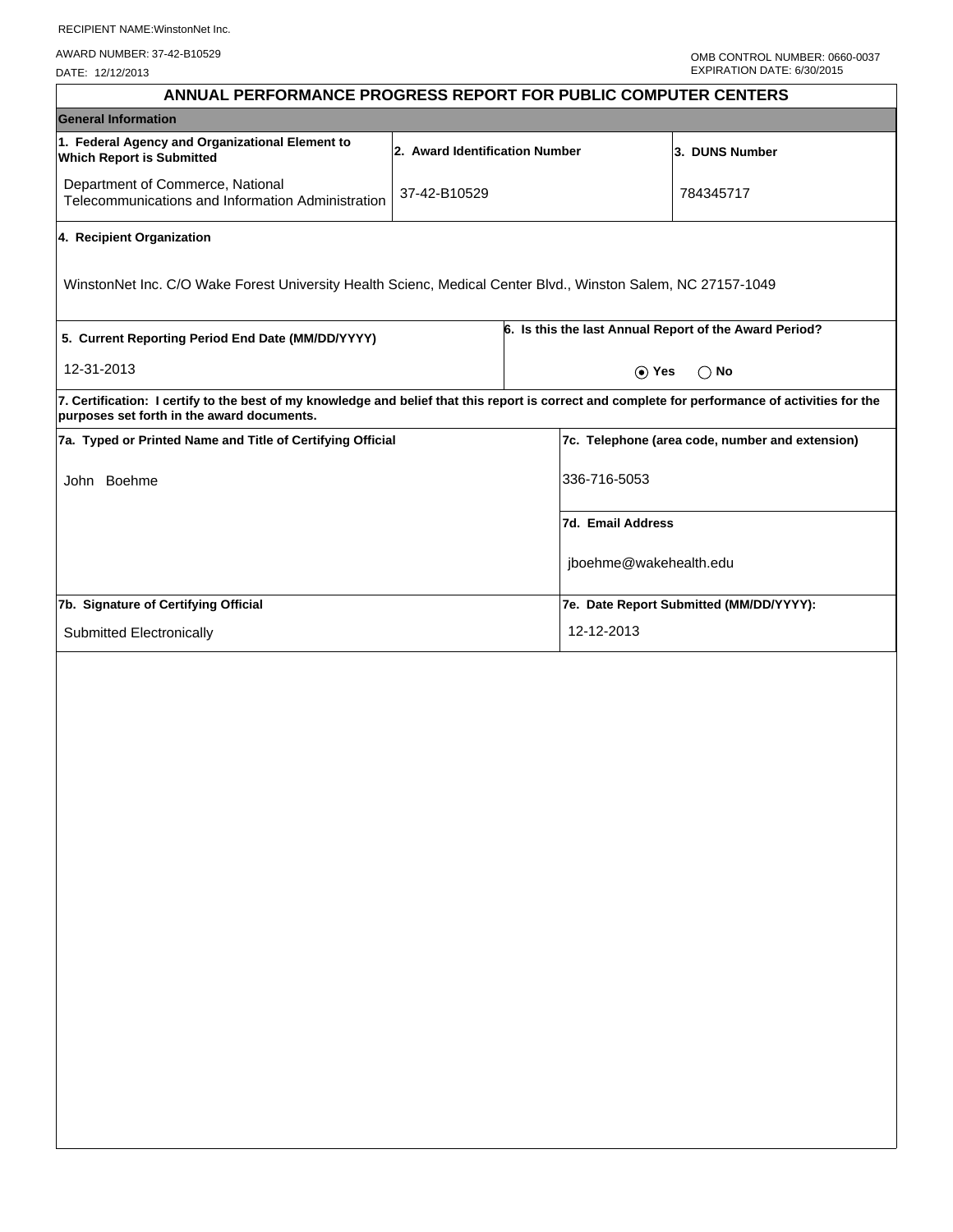RECIPIENT NAME:WinstonNet Inc.

AWARD NUMBER: 37-42-B10529

DATE: 12/12/2013

 **PROJECT INDICATORS**

## **1. Are you establishing new Public Computer Centers (PCCs) or improving existing PCCs?**

◯ New ◯ Improved **Both** 

**2. How many PCCs were established or improved, and what type of institution(s) were they associated with? Please provide actual total numbers to date. Figures should be reported cumulatively from award inception to the end of the most recent calendar year. Recipients should only count the PCCs that were fully established or in which improvements have been fully completed in that year (that is, partial improvements should not be counted).**

| <b>Institutions</b>                                            | Established | <b>Improved</b> | Total    |  |
|----------------------------------------------------------------|-------------|-----------------|----------|--|
| Schools (K-12)                                                 | 0           | 0               | 0        |  |
| <b>Libraries</b>                                               | 0           | $\Omega$        | C        |  |
| <b>Community Colleges</b>                                      | 6           | $\Omega$        | 6        |  |
| <b>Universities / Colleges</b>                                 | 0           | $\Omega$        | $\Omega$ |  |
| <b>Medical / Health care Facilities</b>                        | 0           | $\Omega$        | $\Omega$ |  |
| <b>Public Safety Entities</b>                                  | 0           | $\Omega$        | $\Omega$ |  |
| Job-Training and/or Economic Development<br><b>Institution</b> | 0           | 0               | $\Omega$ |  |
| <b>Other Community Support-Governmental</b>                    | 0           |                 | $\Omega$ |  |
| (please specify):                                              |             | 0               |          |  |
| Other Community Support-Non-Governmental                       |             | 28              |          |  |
| (please specify): churches, recreation centers,<br>non profits | 5           |                 | 33       |  |

**3. Please complete the following chart for each PCC established or improved using BTOP funds. Please provide actual total numbers to date.**

| <b>New PCC Address</b>                                                                       | Number of<br><b>Workstations</b><br><b>Available to the Public</b> | <b>Total Hours of</b><br>Operation per 120-<br>hour Business Week        | <b>Total Hours of</b><br><b>Operation per 48-hour</b><br>Weekend | <b>Speed of Broadband</b><br><b>Access to Facility</b><br>(Mbps) | <b>Average Number of</b><br><b>Users per Week</b> |
|----------------------------------------------------------------------------------------------|--------------------------------------------------------------------|--------------------------------------------------------------------------|------------------------------------------------------------------|------------------------------------------------------------------|---------------------------------------------------|
| Goodwill                                                                                     | 20                                                                 | 16                                                                       | $\Omega$                                                         | 10                                                               | 6                                                 |
| <b>Black-Phillips Smith</b><br><b>Recreation Center</b>                                      | 9                                                                  | 25                                                                       | 0                                                                | $\overline{7}$                                                   | 26                                                |
| El Buen Pastor                                                                               | 10                                                                 | 16                                                                       | $\mathbf 0$                                                      | $\overline{7}$                                                   | 35                                                |
| Forsyth Tech<br><b>International Center</b>                                                  | 18                                                                 | 20                                                                       | 3                                                                | 6                                                                | 23                                                |
| Forsyth Tech Mazie<br><b>Woodruff Center</b>                                                 | 21                                                                 | 34                                                                       | $\Omega$                                                         | 10                                                               | 10                                                |
| Forsyth Tech West<br>Campus                                                                  | 10                                                                 | 18                                                                       | $\Omega$                                                         | 10                                                               | $\overline{7}$                                    |
| <b>REACT Center</b><br><b>Employment Center</b><br>Commission                                | 20                                                                 | 18                                                                       | $\Omega$                                                         | $\overline{7}$                                                   | 5                                                 |
| St. Peter's World<br>Outreach                                                                | 10                                                                 | 14                                                                       | $\Omega$                                                         | $\overline{7}$                                                   | 45                                                |
| <b>Whole Man Ministries</b>                                                                  | 10                                                                 | 20                                                                       | $\Omega$                                                         | $\overline{7}$                                                   | 19                                                |
| Winston-salem Urban<br>League                                                                | 17                                                                 | 25                                                                       | $\Omega$                                                         | 1.54                                                             | 9                                                 |
|                                                                                              |                                                                    | <b>Add New PCC</b>                                                       | <b>Remove New PCC</b>                                            |                                                                  |                                                   |
| 3.b. Improved PCCs                                                                           |                                                                    |                                                                          |                                                                  |                                                                  |                                                   |
| Number of<br><b>Workstations</b><br><b>New PCC Address</b><br><b>Available to the Public</b> |                                                                    | <b>Total Hours of</b><br><b>Operation per 120-</b><br>hour Business Week | <b>Total Hours of</b><br><b>Operation per 48-hour</b><br>Weekend | <b>Speed of Broadband</b><br><b>Access to Facility</b><br>(Mbps) | <b>Average Number of</b><br><b>Users per Week</b> |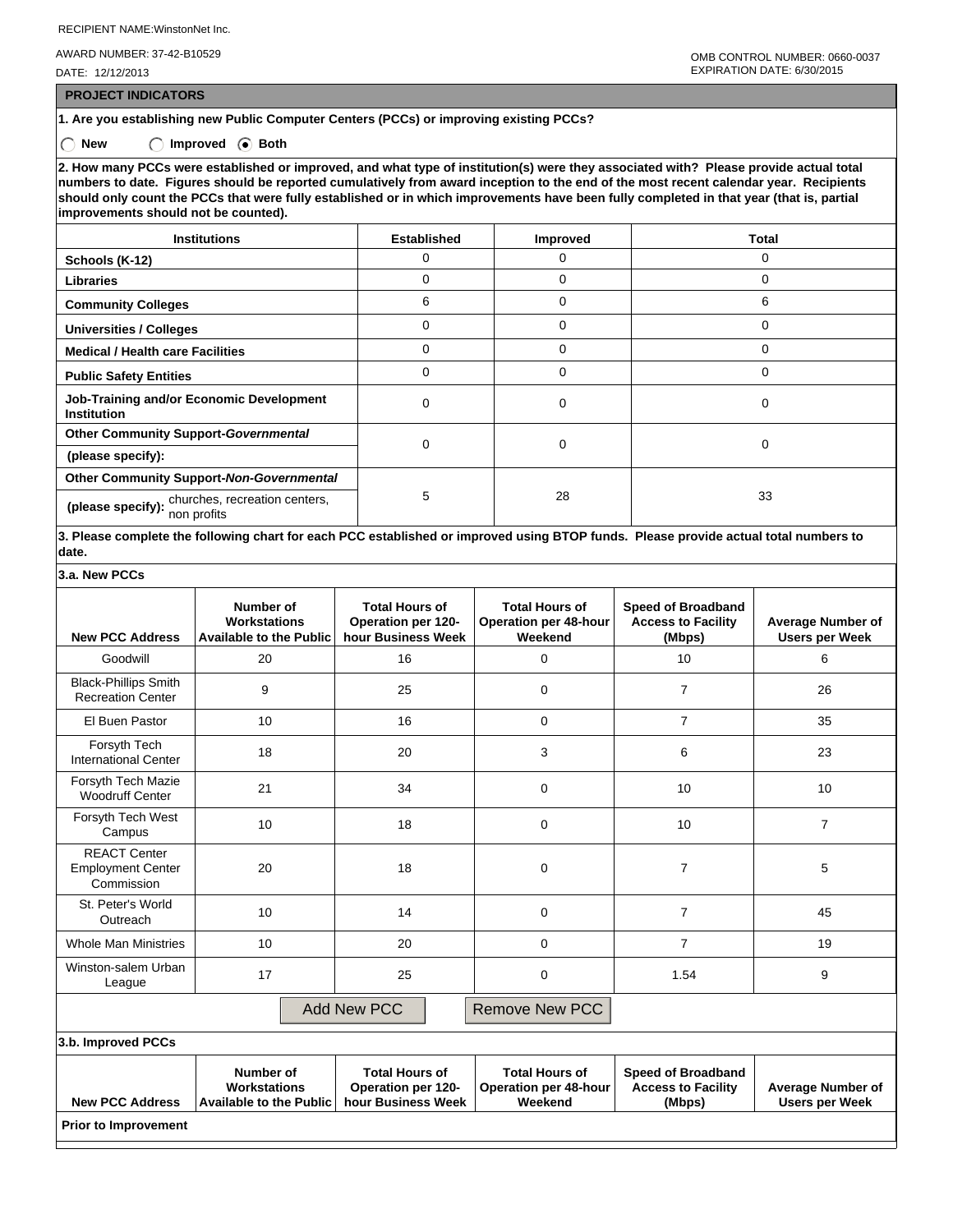RECIPIENT NAME:WinstonNet Inc.

AWARD NUMBER: 37-42-B10529

DATE: 12/12/2013

 $\overline{1}$ 

| 0                                                                            | 0                                      |                                                                                                                                                                  |                       | 0                                                 | 0                                                                                                                                                                                                                                  | 0                                                                                                                                                                                                                                                                                                                                                                                                                                                                                                                                                                                                                                          |  |
|------------------------------------------------------------------------------|----------------------------------------|------------------------------------------------------------------------------------------------------------------------------------------------------------------|-----------------------|---------------------------------------------------|------------------------------------------------------------------------------------------------------------------------------------------------------------------------------------------------------------------------------------|--------------------------------------------------------------------------------------------------------------------------------------------------------------------------------------------------------------------------------------------------------------------------------------------------------------------------------------------------------------------------------------------------------------------------------------------------------------------------------------------------------------------------------------------------------------------------------------------------------------------------------------------|--|
|                                                                              |                                        |                                                                                                                                                                  | <b>Remove New PCC</b> |                                                   |                                                                                                                                                                                                                                    |                                                                                                                                                                                                                                                                                                                                                                                                                                                                                                                                                                                                                                            |  |
|                                                                              |                                        |                                                                                                                                                                  |                       |                                                   |                                                                                                                                                                                                                                    |                                                                                                                                                                                                                                                                                                                                                                                                                                                                                                                                                                                                                                            |  |
| $\mathbf 0$                                                                  | $\mathbf 0$                            |                                                                                                                                                                  |                       | 0                                                 | 0                                                                                                                                                                                                                                  | 0                                                                                                                                                                                                                                                                                                                                                                                                                                                                                                                                                                                                                                          |  |
|                                                                              |                                        |                                                                                                                                                                  |                       |                                                   |                                                                                                                                                                                                                                    |                                                                                                                                                                                                                                                                                                                                                                                                                                                                                                                                                                                                                                            |  |
|                                                                              |                                        |                                                                                                                                                                  |                       |                                                   |                                                                                                                                                                                                                                    |                                                                                                                                                                                                                                                                                                                                                                                                                                                                                                                                                                                                                                            |  |
| Other                                                                        | $ \overline{\sqrt} $ Training          |                                                                                                                                                                  |                       |                                                   |                                                                                                                                                                                                                                    |                                                                                                                                                                                                                                                                                                                                                                                                                                                                                                                                                                                                                                            |  |
|                                                                              |                                        |                                                                                                                                                                  |                       |                                                   |                                                                                                                                                                                                                                    |                                                                                                                                                                                                                                                                                                                                                                                                                                                                                                                                                                                                                                            |  |
|                                                                              |                                        |                                                                                                                                                                  |                       |                                                   | Narrative description of how the equipment and supplies were                                                                                                                                                                       |                                                                                                                                                                                                                                                                                                                                                                                                                                                                                                                                                                                                                                            |  |
| Web Filter                                                                   | 6,798                                  |                                                                                                                                                                  |                       |                                                   |                                                                                                                                                                                                                                    |                                                                                                                                                                                                                                                                                                                                                                                                                                                                                                                                                                                                                                            |  |
| Router (10 GB)                                                               | 75,545                                 | $\mathbf{1}$                                                                                                                                                     |                       | Provides connectivty for all labs to the Internet |                                                                                                                                                                                                                                    |                                                                                                                                                                                                                                                                                                                                                                                                                                                                                                                                                                                                                                            |  |
| Routers                                                                      | 710                                    | $\mathbf{1}$                                                                                                                                                     |                       | Small routers for labs                            |                                                                                                                                                                                                                                    |                                                                                                                                                                                                                                                                                                                                                                                                                                                                                                                                                                                                                                            |  |
| Router<br>Maintnenace                                                        | 105                                    | $\mathbf{1}$<br>Router Support                                                                                                                                   |                       |                                                   |                                                                                                                                                                                                                                    |                                                                                                                                                                                                                                                                                                                                                                                                                                                                                                                                                                                                                                            |  |
| Points                                                                       | 1,445                                  | $\mathbf{1}$                                                                                                                                                     |                       | Access Points for wirless (inside labs)           |                                                                                                                                                                                                                                    |                                                                                                                                                                                                                                                                                                                                                                                                                                                                                                                                                                                                                                            |  |
| Surge Protectors                                                             | 800                                    | $\mathbf{1}$                                                                                                                                                     |                       | Surge protection for equipement within the labs   |                                                                                                                                                                                                                                    |                                                                                                                                                                                                                                                                                                                                                                                                                                                                                                                                                                                                                                            |  |
|                                                                              | 85,403                                 | 6                                                                                                                                                                |                       |                                                   |                                                                                                                                                                                                                                    |                                                                                                                                                                                                                                                                                                                                                                                                                                                                                                                                                                                                                                            |  |
|                                                                              |                                        |                                                                                                                                                                  |                       |                                                   |                                                                                                                                                                                                                                    |                                                                                                                                                                                                                                                                                                                                                                                                                                                                                                                                                                                                                                            |  |
|                                                                              |                                        |                                                                                                                                                                  |                       |                                                   |                                                                                                                                                                                                                                    |                                                                                                                                                                                                                                                                                                                                                                                                                                                                                                                                                                                                                                            |  |
| <b>Types of Access or Training</b>                                           |                                        |                                                                                                                                                                  |                       | <b>Targeted</b>                                   | <b>Number of People</b><br>Participating                                                                                                                                                                                           | <b>Total Hours of Training</b><br>Offered                                                                                                                                                                                                                                                                                                                                                                                                                                                                                                                                                                                                  |  |
| <b>Open Lab Access</b>                                                       |                                        |                                                                                                                                                                  |                       | 1,315                                             | 833                                                                                                                                                                                                                                | 1,833                                                                                                                                                                                                                                                                                                                                                                                                                                                                                                                                                                                                                                      |  |
| Multimedia                                                                   |                                        |                                                                                                                                                                  |                       | 2,431                                             | 1.766                                                                                                                                                                                                                              | 3,284                                                                                                                                                                                                                                                                                                                                                                                                                                                                                                                                                                                                                                      |  |
| <b>Office skills</b>                                                         |                                        |                                                                                                                                                                  |                       | 4,963                                             | 3,831                                                                                                                                                                                                                              | 7,688                                                                                                                                                                                                                                                                                                                                                                                                                                                                                                                                                                                                                                      |  |
| <b>ESL</b>                                                                   |                                        |                                                                                                                                                                  |                       | 774                                               | 433                                                                                                                                                                                                                                | 1,679                                                                                                                                                                                                                                                                                                                                                                                                                                                                                                                                                                                                                                      |  |
| <b>GED</b>                                                                   |                                        |                                                                                                                                                                  |                       | 424                                               | 417                                                                                                                                                                                                                                | 1,147                                                                                                                                                                                                                                                                                                                                                                                                                                                                                                                                                                                                                                      |  |
| <b>College Preparatory Training</b>                                          |                                        |                                                                                                                                                                  |                       | 8                                                 | $\mathbf{1}$                                                                                                                                                                                                                       | 1                                                                                                                                                                                                                                                                                                                                                                                                                                                                                                                                                                                                                                          |  |
|                                                                              |                                        |                                                                                                                                                                  |                       | 14,576                                            | 8,480                                                                                                                                                                                                                              | 14,451                                                                                                                                                                                                                                                                                                                                                                                                                                                                                                                                                                                                                                     |  |
| <b>Basic Internet and Computer Use</b><br><b>Certified Training Programs</b> |                                        |                                                                                                                                                                  |                       |                                                   |                                                                                                                                                                                                                                    |                                                                                                                                                                                                                                                                                                                                                                                                                                                                                                                                                                                                                                            |  |
|                                                                              | <b>Items</b><br><b>Wireless Access</b> | <b>Add New PCC</b><br><b>Add New PCC</b><br>4.b. If "other," please specify the primary use of the PCCs:<br><b>Unit Cost per</b><br>ltem<br><b>Add Equipment</b> | 1                     | Number of<br>Units                                | <b>Remove New PCC</b><br>4.a. Please check the primary uses of the PCCs funded by this award. (Check all that apply.)<br>cumulatively from award inception to the end of the most recent calendar year.<br><b>Number of People</b> | 5. Please list all of the PCC broadband equipment and/or supplies you have purchased during the past year using BTOP grant funds or other<br>(matching) funds, including any customer premises equipment or end-user devices. If additional space is needed, please attach a list of<br>equipment and/or supplies. Please also describe how the equipment and supplies have been deployed (600 words or less).<br>deployed<br>Downloaded the software to all labs for web filtering<br>Remove Equipment<br>6. For PCC access and training provided with BTOP grant funds, please provide the information below. Figures should be reported |  |